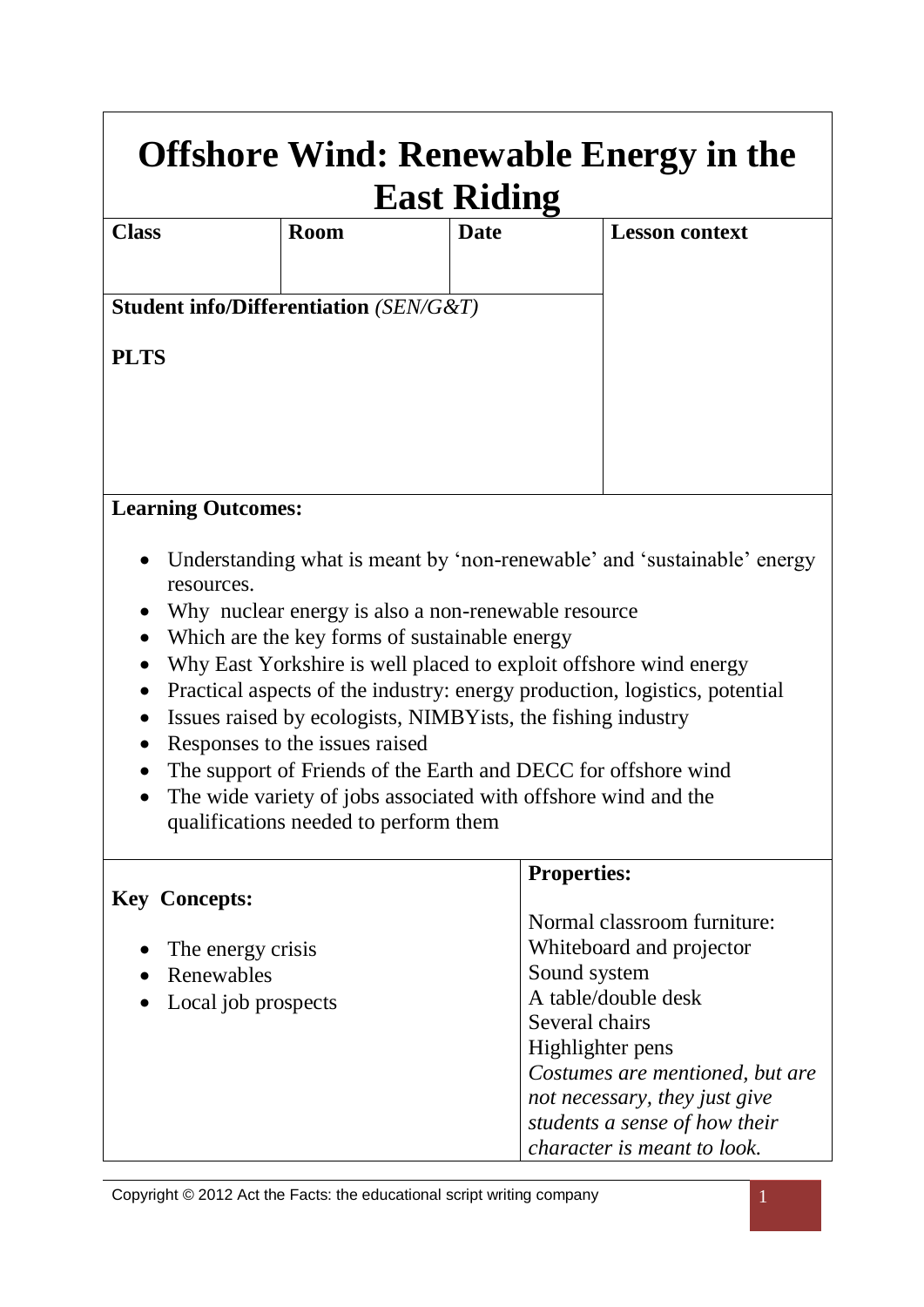| <b>Pre-lesson planning:</b>                                                                                                                                                                                                                                                 |                                                                                                                                                                         |        |  |
|-----------------------------------------------------------------------------------------------------------------------------------------------------------------------------------------------------------------------------------------------------------------------------|-------------------------------------------------------------------------------------------------------------------------------------------------------------------------|--------|--|
| Photocopy a class set of: 'Offshore Wind:<br><b>Renewable Energy in the East Riding'</b><br>scripts.                                                                                                                                                                        | Every member of the class needs a<br>copy of the script to refer to later,<br>when they start work on the worksheet<br>or get involved in script writing<br>themselves. |        |  |
| Print out and laminate the Character Cards                                                                                                                                                                                                                                  |                                                                                                                                                                         |        |  |
| Use prior data to allocate the character parts<br>according to literacy levels.                                                                                                                                                                                             | Asterisks on each Character Card<br>indicate the complexity of each part-<br>the more asterisks, the more they have<br>to say.                                          |        |  |
| Make a sound file/Power Point presentation<br>using PPO's (Power Point Operator)'s stage<br>directions - there are copyright issues here,<br>not sure how to get over them. HETA might<br>possibly supply a CD?                                                             |                                                                                                                                                                         |        |  |
| Check props (see Properties above)                                                                                                                                                                                                                                          | Students like having props, but they<br>are not necessary - everything can be<br>mimed or improvised.                                                                   |        |  |
| Lesson:                                                                                                                                                                                                                                                                     | <b>Points arising</b>                                                                                                                                                   | Timing |  |
| 1. Explain that the class will act out a<br>short scripted drama about the offshore<br>wind industry.<br>2. Hand out laminated Character Cards<br>and copies of 'Offshore Wind:<br><b>Renewable Energy in the East</b><br>Riding'.<br>3. As you take the register, students |                                                                                                                                                                         | 5 mins |  |
| familiarise themselves with their<br>Character and look through the script<br>for their lines. Some may need to<br>highlight them.                                                                                                                                          | Highlighter pens needed.                                                                                                                                                |        |  |
| Scripted drama role play                                                                                                                                                                                                                                                    |                                                                                                                                                                         |        |  |
|                                                                                                                                                                                                                                                                             |                                                                                                                                                                         |        |  |
| 4. Maximise the acting area at the front of<br>the classroom by moving front row<br>desks and chairs backwards.                                                                                                                                                             |                                                                                                                                                                         |        |  |
| 5. Position Power Point Operator<br><b>(PPO)</b> at the computer to work the<br>sound file/Power Point.                                                                                                                                                                     |                                                                                                                                                                         |        |  |
| 6. Place Narrators 1, 2 and 3 $(N1, N2,$<br>N3) to the side of the <b>PPO</b> or leave                                                                                                                                                                                      |                                                                                                                                                                         |        |  |